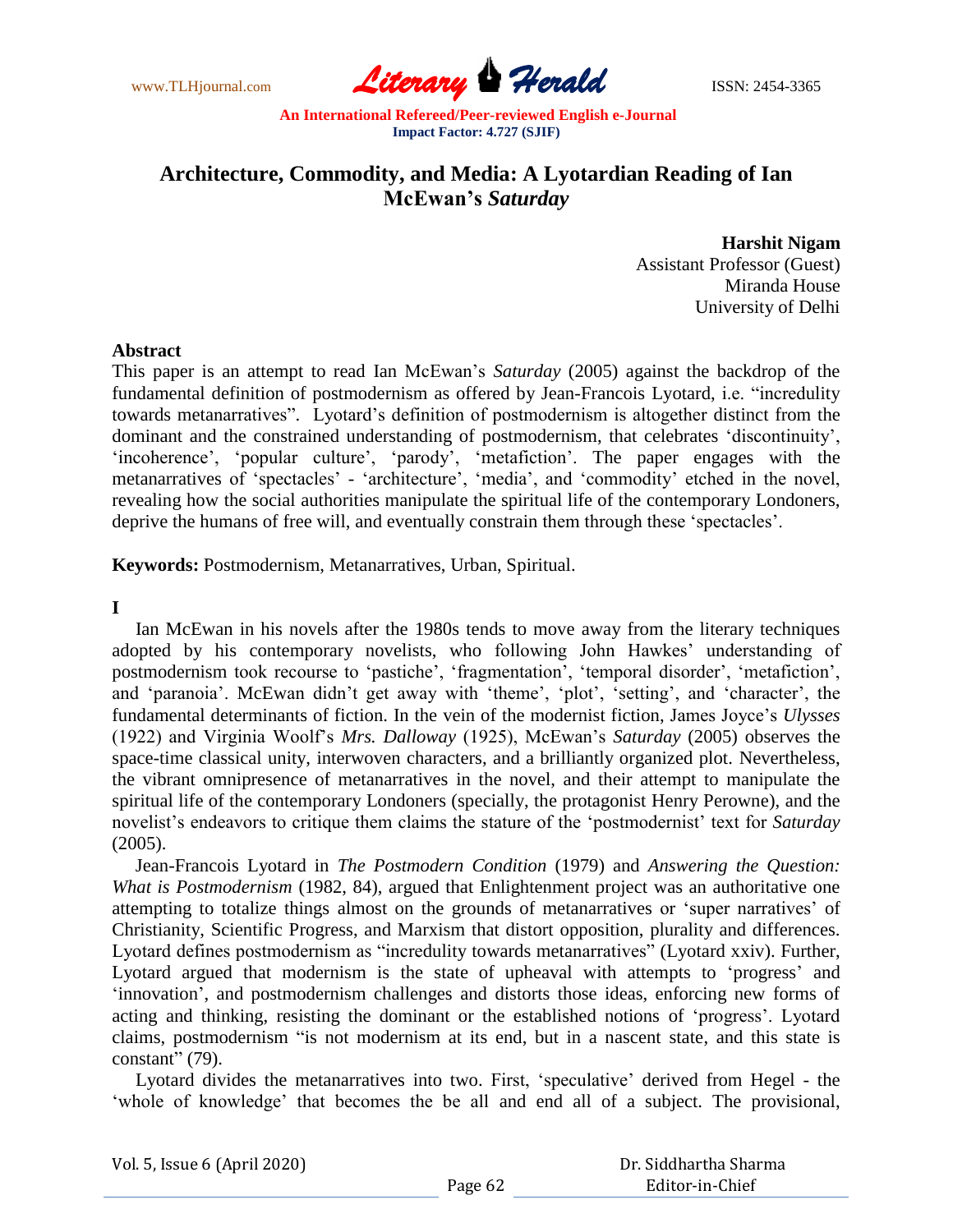

"speculative" or "super narratives" include but are not limited to architecture, media, language game etc. Next, metanarratives of "emancipation" refer to those of Enlightenment or Marxism, suggesting freedom from the religious superstitions and the exploitation. Postmodernism talks about the skepticism for the 'super narratives' whether 'spectacle' or 'emancipation':

In contemporary society and culture – postindustrial society, postmodern culture … The grand narrative has lost its credibility, regardless of what mode of unification it uses, regardless of whether it is a speculative narrative or a narrative of emancipation. (37)

## **II**

*Saturday* depicts skillfully whatever happened to the protagonist, the thriving neurosurgeon Henry Perowne within the twenty four hours on one particular day. The day is not any ordinary day but the Saturday when the British citizens raged a war against the statehood by raising their voice against the invasion of Iraq. The novel moves tactfully from the "secret space of the body and the family to the metropolitan area of London, and the public space of the British state, and all of these were deeply involved in the shadow of global terrorism" (Shen and Cheng 48). The whole action of the novel takes place on a single day within the territory of the post-industrial town, where Perowne's body is associated with the larger outside world, the public space. The protagonist wakes up at four in the morning and gazes on to the street outside just to notice the crashing of a plane amidst the deep woods. Being the temporality of the year 2003, Perowne assumes it as the terrorist attack by Taliban and couldn"t sleep any further:

It's already almost eighteen months since half the planet watched, and watched again the unseen captives driven through the sky to the slaughter, at which time there gathered round the innocent silhouette of any jet plane a novel association. Everyone agrees, airliners look different in the sky these days, predatory or doomed. (McEwan 16)

 The major streets of the town were bombarded with the demonstrators and amidst these national and international tensions, Perowne"s narrative is closely linked to the contemporary events. After being relieved of his threat and anxiety following the news report on the Television regarding the plane crash, Perowne plans to move out and play Tennis, but gets struck with the demonstrators" parade, as he tries to evade off this crowd and traffic, he meets with the car accident and gets into conflict with the two criminal syndicates, who later follows him, breaks into Perowne"s home, and attempts to kidnap his daughter, Daisy.

Home is a major architectural space or 'super narrative' frequently being used as a strategic device to suggest the motif of captivity rather than the symbol of security, shelter, and belonging. Perowne's house is located in a tall building facing the square and the hotel. Henry muses,

 The city is a success, a brilliant invention, a biological masterpiece – millions teeming around the accumulated and layered achievements of the centuries, as though around a coral reef, sleeping, working, entertaining themselves, harmonious for the most part, nearly everyone wanting it to work. And the Perowne"s own corner, a triumph of congruent proportion, the perfect square laid out by Robert Adam enclosing a perfect circle of garden – an eighteenth-century dream bathed and embraced by modernity, by street light from above, and from below by fibre-optic cables, and cool fresh water coursing down pipes, and sewage borne away in an instant of forgetting. (5)

However, Perowne has to leave this metanarrative of 'spectacle' to achieve the 'male value' by entering the world of competitiveness – market places, hospital, streets, and the tennis court.

Vol. 5, Issue 6 (April 2020)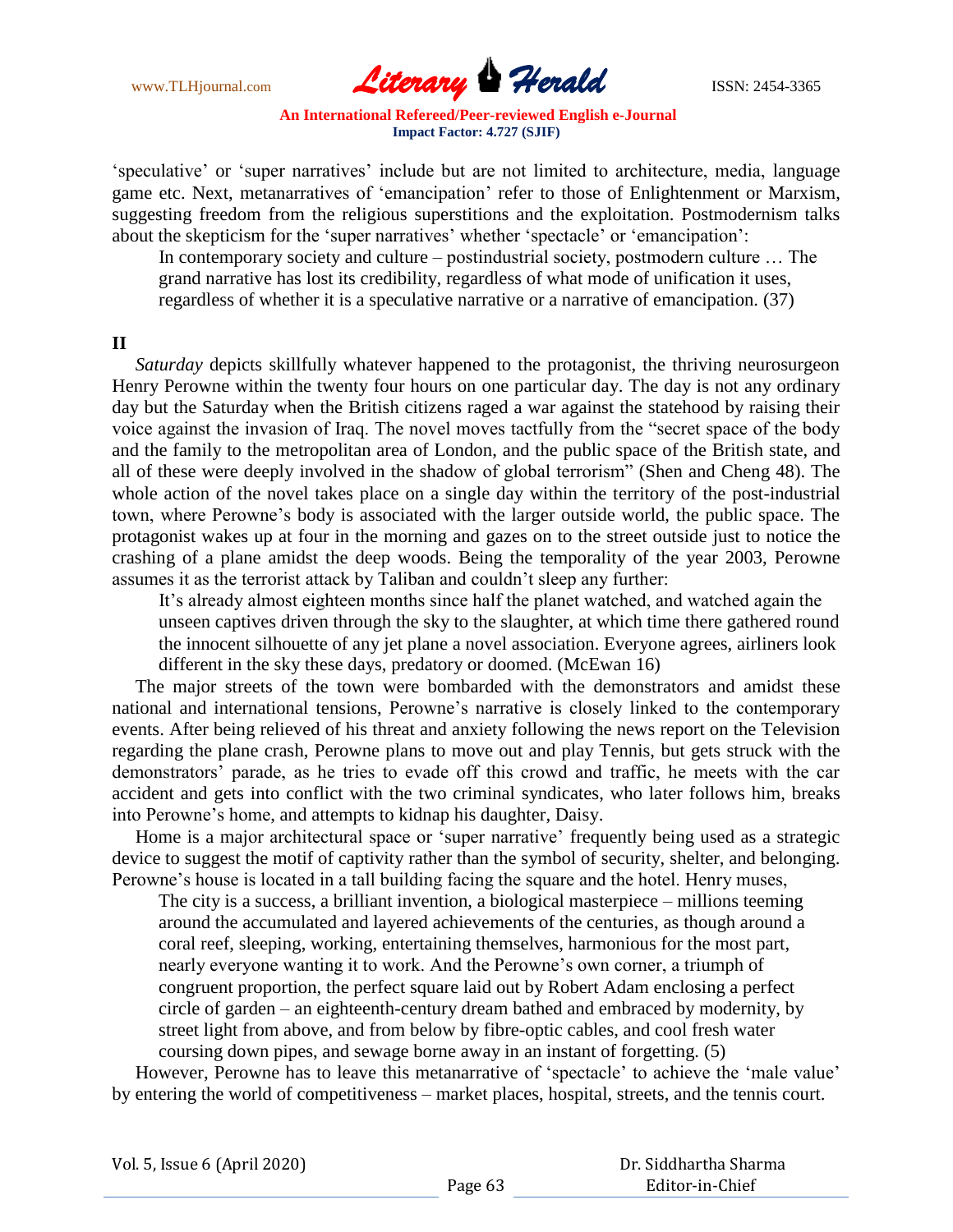

Another metanarrative of "spectacle", Fitzroy Square is one that is always within the eyesight of Perowne and provides him the aesthetic pleasure as well as the spiritual comfort:

 He sees the paving stone mica glistening in the pedestrianised square, pigeon excrement hardened by distance and cold into something almost beautiful, like a scattering of snow. He likes the symmetry of black cast-iron posts and their even darker shadows, and the lattice of cobbled gutters. (4-5)

 This square is also a metaphor for freedom and democracy where people move out of their office buildings happily and confidently. In utter contrast, old people"s home reflects the shallowness of these spectacular sites of architecture. The homogenization of the building style does not allow the residents of the old people"s home to engage in a lively dialogue. It accommodates the elderly but at the same time they remain bereft of quality life, private space, and family warmth. To sum up, old people's homes remain "indifferent to their residents" conception of home, ignore the emotional appeal of the residents and their desire for home, and make up for their spiritual emptiness with inadequate subsidies" (Shen and Cheng 49). Another public space in the novel and a site of architecture, the narrow alleys, become the spot for the suppression of the demonstration against the Iraq war and the police and the army, and the state agents are therein ready to curb the active civil unrest.

### **III**

 Commodity fetishism and market culture has led to the accelerated urbanization process. While there is a drastic increase in the number of the architectural sites and the buildings, the authorities and the state do not care a jot for the aesthetic and the spiritual perspective of these "spectacles" of architecture, and neglect the residents" inner feelings. In such a society people reserve their attention toward the material culture for the momentary pleasure and the enjoyment. Perowne likes window shopping but abhors reading literary masterpieces. He cannot afford to read, though he may devote consecutive long hours for the surgery and the London Marathon:

 Daisy, the arbiter of his literary education, would never agree. She wrote a long undergraduate essay on Henry James's late novels and can quote a passage from The Golden Bowl. She also knows dozens of poems by heart which she learned in her early teens, a means of earning pocket money from her grandfather. Her training was so different from her father"s … At her prompting, he tried the one about the little girl suffering from her parents' vile divorce. A promising subject, but poor Maisie soon vanished behind a cloud of words, and at page forty-eight Perowne, who can be on his feet seven hours for a difficult procedure, who has his name down for the London Marathon, fell away, exhausted. Even the tale of his daughter's namesake baffled him ... he stoops to the tap to rinse his face. Perhaps he"s becoming, in this one respect at least, like Darwin in later years who found Shakespeare dull to the point of nausea. Perowne is counting on Daisy to refine his sensibilities. (McEwan 58)

 The novel well illustrates that "commodities in their various forms have already pervasively permeated our lives, and people are powerless to change their destiny, also have no way to escape but only yield to spectacular commodities" (Shen and Cheng 50). In part three of the novel, McEwan well delineates Perowne"s fetishism for commodities and temptation towards market culture,

He joins one briefly, then turns west and then north again and soon he's where Goodge

| Vol. 5, Issue 6 (April 2020) |  |  |
|------------------------------|--|--|
|------------------------------|--|--|